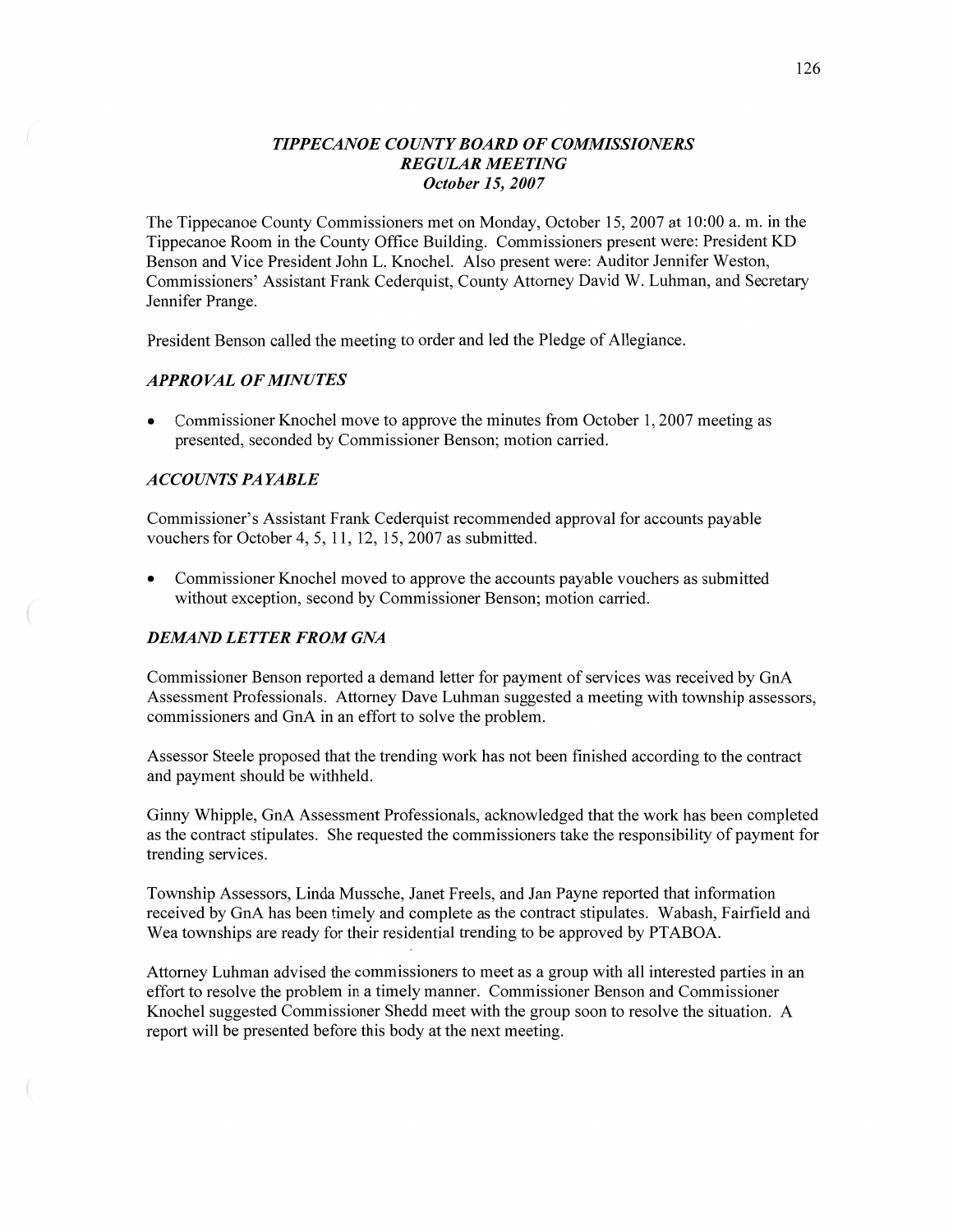# *HIGHWAY* **—** *Opal Kuhl*

Director Kuhl requested approval for a grant of right-of—way from the Tippecanoe School Corporation and Paul Kirkpatrick for the entrance to the new Woodland Elementary School located on County Road 450 South.

**0** Commissioner Knochel moved to approve the grants of right-of-way as submitted, second by Commissioner Benson; motion carried.

Director Kuhl presented information regarding pavement markings for 2008. She has submitted a preliminary list for approval to add center lines and edge lines.

# *TREASURER* **—** Bob *Plantenga*

Treasurer Plantenga requested approval for an agreement for collection of personal property taxes. Premier Credit of North America's judgment fees are 17% less than the previous company. The fees are paid by the taxpayer so the county has no out—of—pocket expenses associated with the service.

**0** Commissioner Knochel moved to approve the contract with Premier Credit of North America, LLC Proposal, second by Commissioner Benson; motion carried.

### *YOUTH SERVICES UPDATE - Rebecca Humphrey*

Director Humphrey provided a progress report for September. An update will be provided at a later date regarding site selection for the youth center.

Director Humphrey acknowledged October 20-27, 2007 as red ribbon week. She **thanked** the commissioners for allowing the red ribbons around the courthouse and invited them to the kickoff breakfast on October  $20^{th}$  at 7:30 a.m.

# *RESOLUTION* T0 *DONATE AMBULANCE*

Attorney Luhman presented a draft resolution for consideration regarding a used ambulance no longer needed by Tippecanoe County Emergency Ambulance. This ambulance will be sold to the Tippecanoe County Chapter of the American Red Cross for \$1. He added that the American Red Cross board will also adopt **a** resolution to accept the ambulance.

• Commissioner Knochel moved to approve Resolution 2007-22-CM; Transfer of Ambulance to the Tippecanoe County Chapter of the American Red Cross, second by Commissioner Benson; motion carried.

#### *DENISON PARKING*

Commissioner's Assistant Frank Cederquist reported Denison **Parkn** has requested a 3% increase for management fees for the parking garage. The contract is renewed yearly and does have the potential to be increased annually. He presented **a** report reflecting the revenue and expenses generated from the parking garage for years 2003-2007.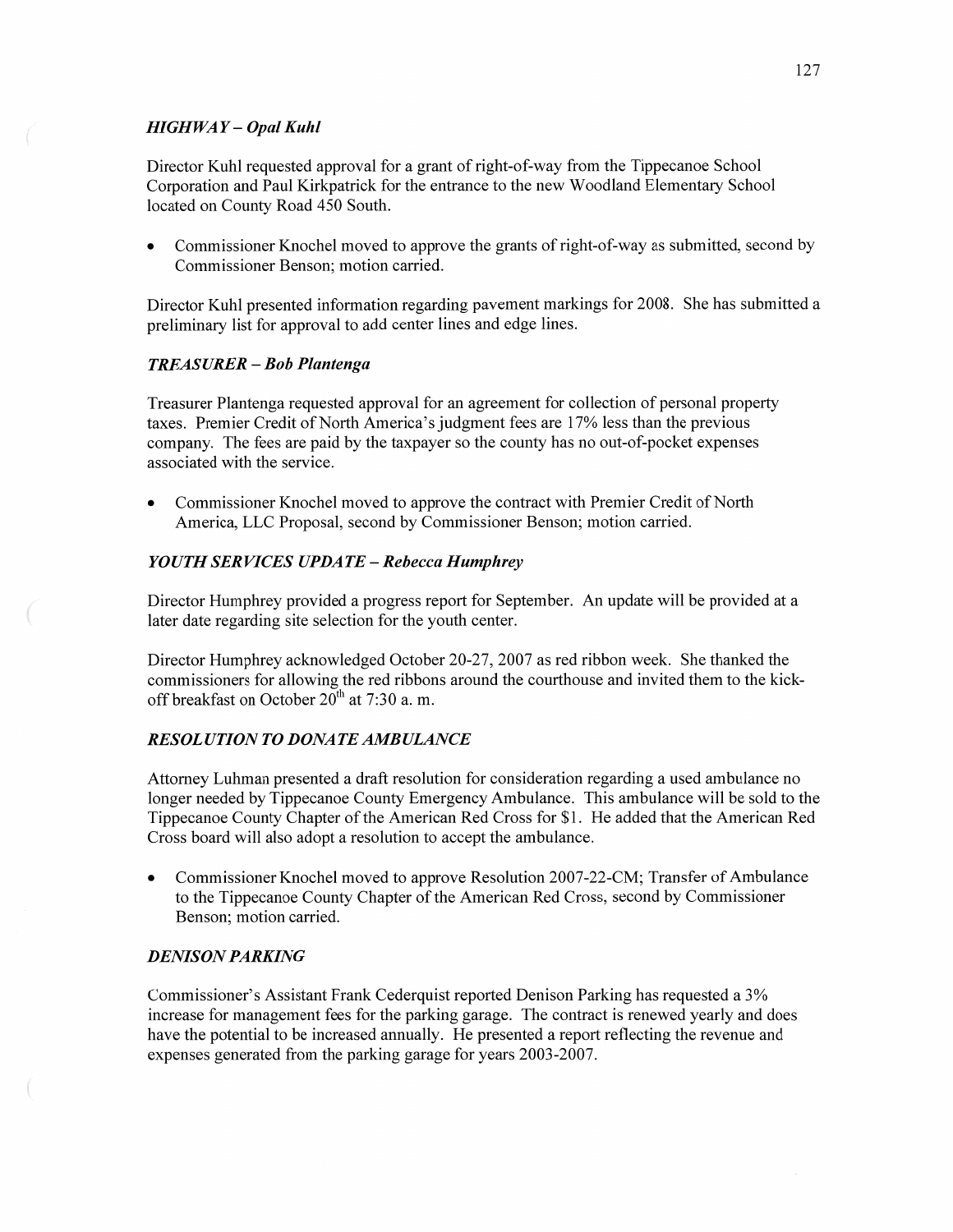**0** Commissioner Knochel moved to approve the request for **a** 3% increase for parking garage management fees for 2008, second by Commissioner Benson; motion carried.

# **PERMISSION TO PUBLISH REQUEST FOR HVAC BIDS**

Attorney Luhman suggested this be delayed until the next meeting. Technical specifications were not received from engineers as of today. Attorney Luhman would like to **have** time to review them before they are authorized for publishing.

Maintenance Director Mike Haan reported a new **HVAC** system is necessary for the county. Each year several large pieces have needed replaced and he believes the life expectancy of the compressors has been reached.

Sheriff Brown confirmed the HVAC system at the jail is the original system. One of the chillers at the **jail** is failing and he is unsure if the equipment will get them through the year. A more energy efficient system will be beneficial for the county in several regards.

# *INDIANA COALITION* 0N *HOUSING* AND *HOMELESS ISSUES*

Commissioner Knochel provided information regarding a claim letter from the Indiana Coalition on Housing and Homeless Issues. Attorney Luhman stated a resolution must be adopted in order for the grant award to be claimed.

Commissioner Knochel moved to approve Resolution 2007-23-CM; Authorizing Receipt of CDBG Funds, second by Commissioner Benson; motion carried.

# **APPOINTMENT TO COMMON WAGE BOARD**

**0** Commissioner Knochel moved to appoint A1 Parker to the Indiana Department of Administration Common Wage Board for projects at the Indiana Veteran's Home, second by Commissioner Benson; motion carried.

### *UNFINISHED/NE W B USINESS*

Commissioner Benson questioned Whether the commissioners need to designate an area located at County Road 350 South as an Economic Revitalization Area. Attorney Luhman noted that the application, when submitted to the county, would be heard at **a** County Council meeting.

# *REPORTS* ON *FILE*

Mail and Duplicating Veteran's Services Wabash River Parkway Commission

# *PUBLIC COMMENT*

 $\left($ 

Forrest Crawford — 4670 E 500 N, Crawfordsville **—** Mr. Crawford was interested in information regarding the intersection of State Road 28 and County Road 700 North. Mr. Crawford was concerned about the status of the investigation.